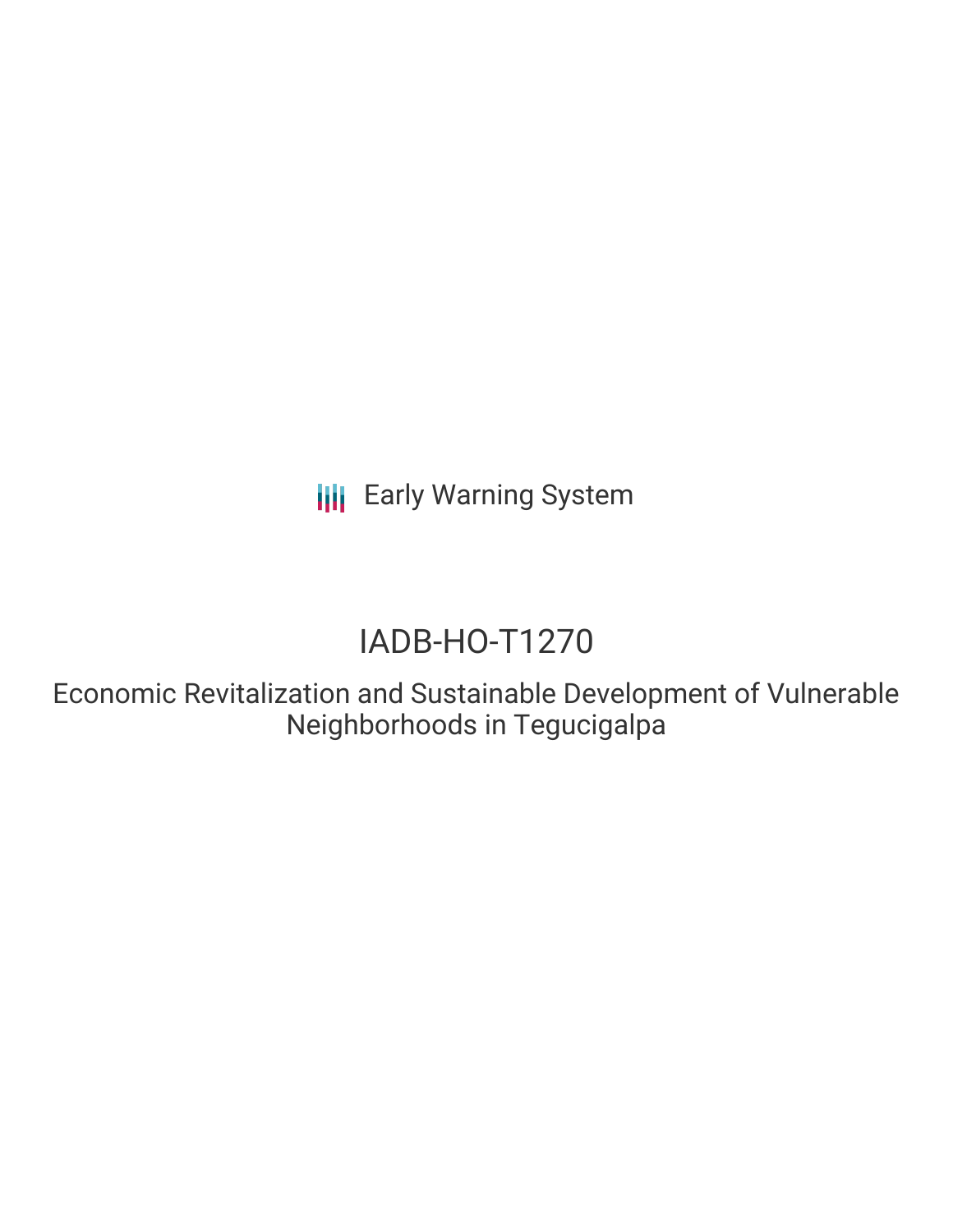

## Early Warning System

#### Economic Revitalization and Sustainable Development of Vulnerable Neighborhoods in Teguciaalpa

#### **Quick Facts**

| <b>Countries</b>               | Honduras                                |
|--------------------------------|-----------------------------------------|
| <b>Specific Location</b>       | Tegucigalpa                             |
| <b>Financial Institutions</b>  | Inter-American Development Bank (IADB)  |
| <b>Status</b>                  | Approved                                |
| <b>Bank Risk Rating</b>        | C                                       |
| <b>Voting Date</b>             | 2018-12-03                              |
| <b>Borrower</b>                | Government of Honduras                  |
| <b>Sectors</b>                 | Climate and Environment, Infrastructure |
| <b>Investment Type(s)</b>      | Grant                                   |
| <b>Investment Amount (USD)</b> | $$0.30$ million                         |
| <b>Project Cost (USD)</b>      | \$0.30 million                          |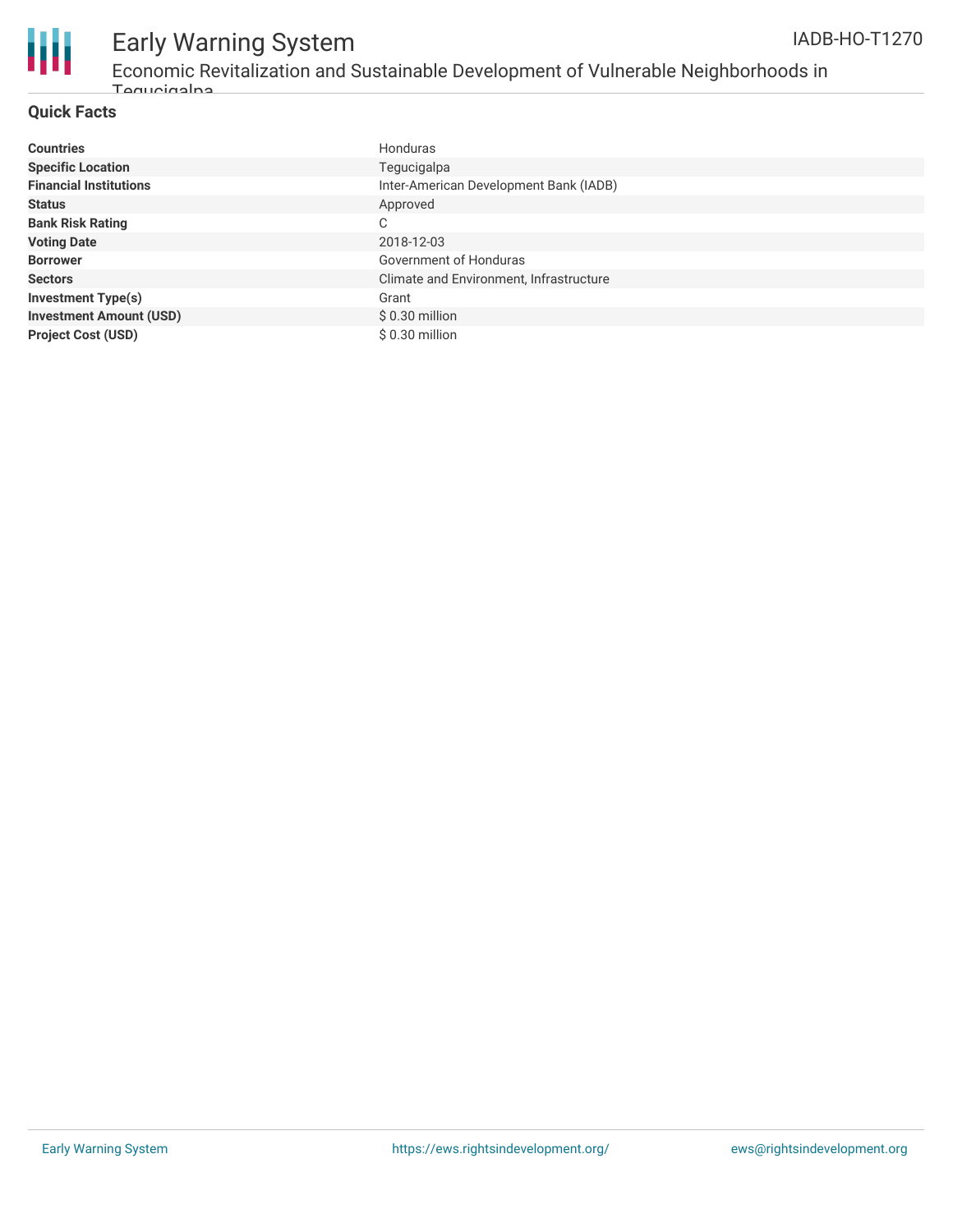

#### Early Warning System Economic Revitalization and Sustainable Development of Vulnerable Neighborhoods in Toguciaalpa

#### **Project Description**

According to the bank, this TC is intended to strengthen the capacity of IDECOAS-FHIS to execute the activities belonging Component 1 of loan program HO-L1187; specifically those activities linked to job training, and support to productive enterprises for economic and social inclusion.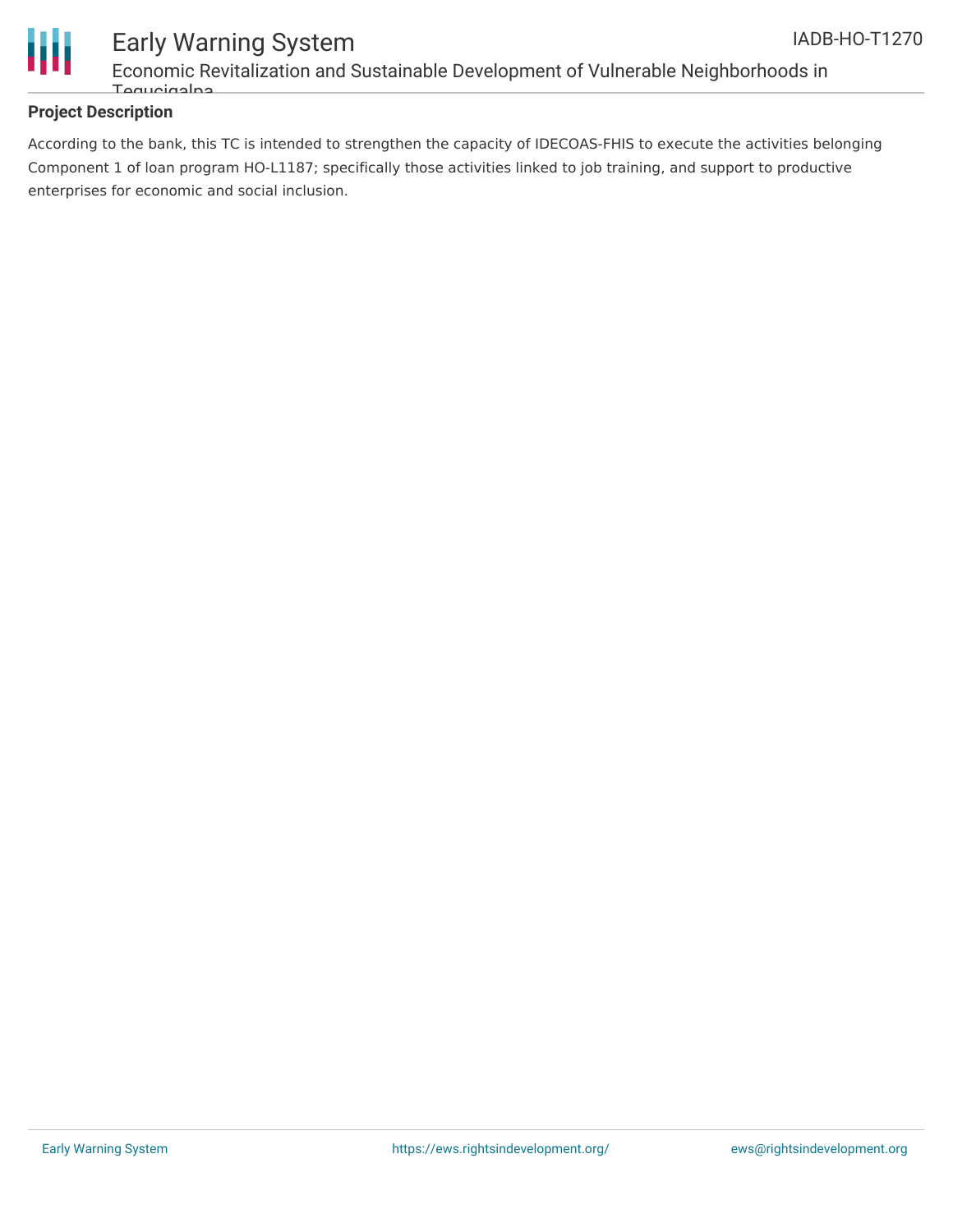

# Ш

# Early Warning System

Economic Revitalization and Sustainable Development of Vulnerable Neighborhoods in Tegucias **Tagu** 

#### **Investment Description**

• Inter-American Development Bank (IADB)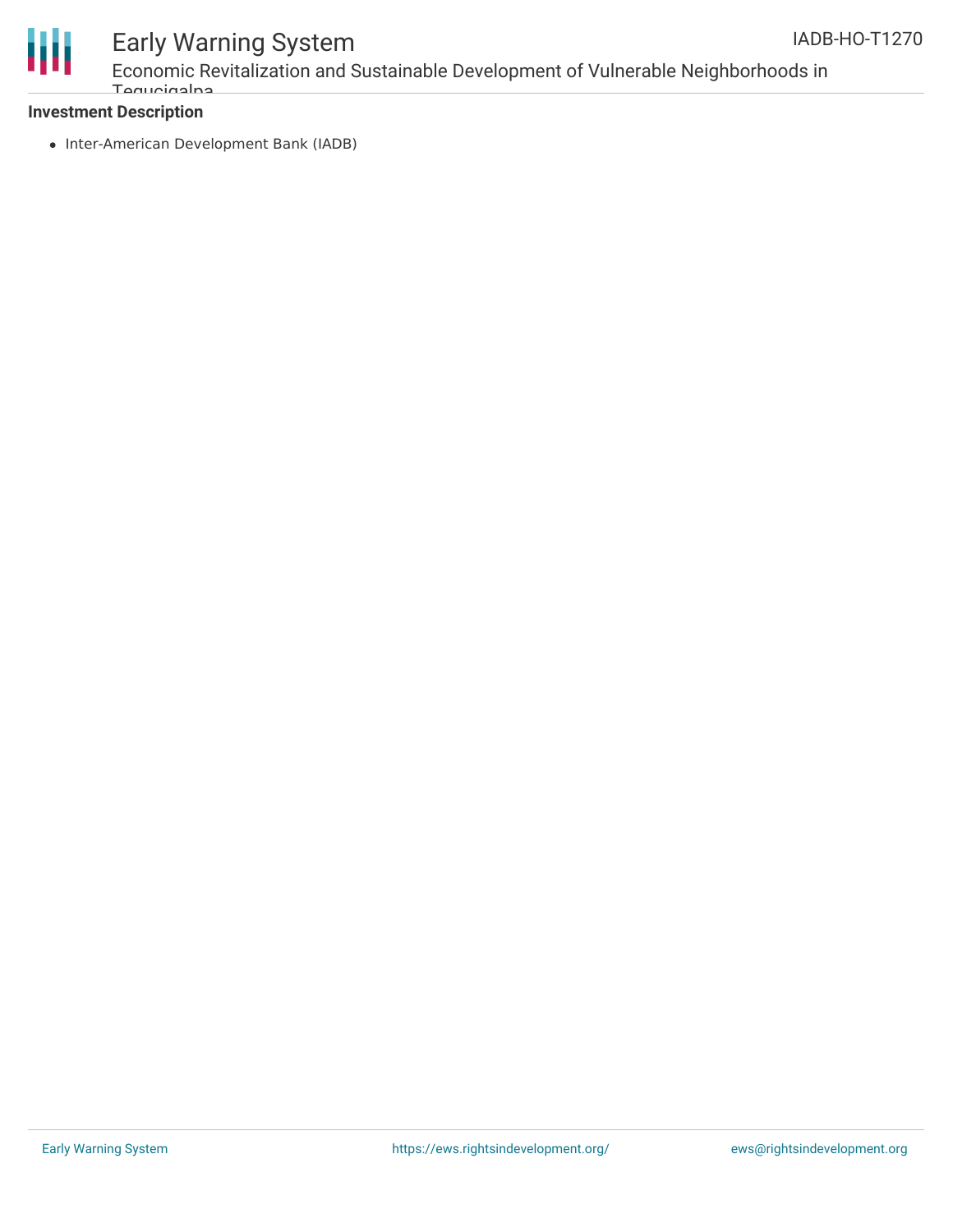

#### **Contact Information**

#### ACCOUNTABILITY MECHANISM OF IADB

The Independent Consultation and Investigation Mechanism (MICI) is the independent complaint mechanism and fact-finding body for people who have been or are likely to be adversely affected by an Inter-American Development Bank (IDB) or Inter-American Investment Corporation (IIC)-funded project. If you submit a complaint to MICI, they may assist you in addressing the problems you raised through a dispute-resolution process with those implementing the project and/or through an investigation to assess whether the IDB or IIC is following its own policies for preventing or mitigating harm to people or the environment. You can submit a complaint by sending an email to MICI@iadb.org. You can learn more about the MICI and how to file a complaint at http://www.iadb.org/en/mici/mici,1752.html (in English) or http://www.iadb.org/es/mici/mici,1752.html (Spanish).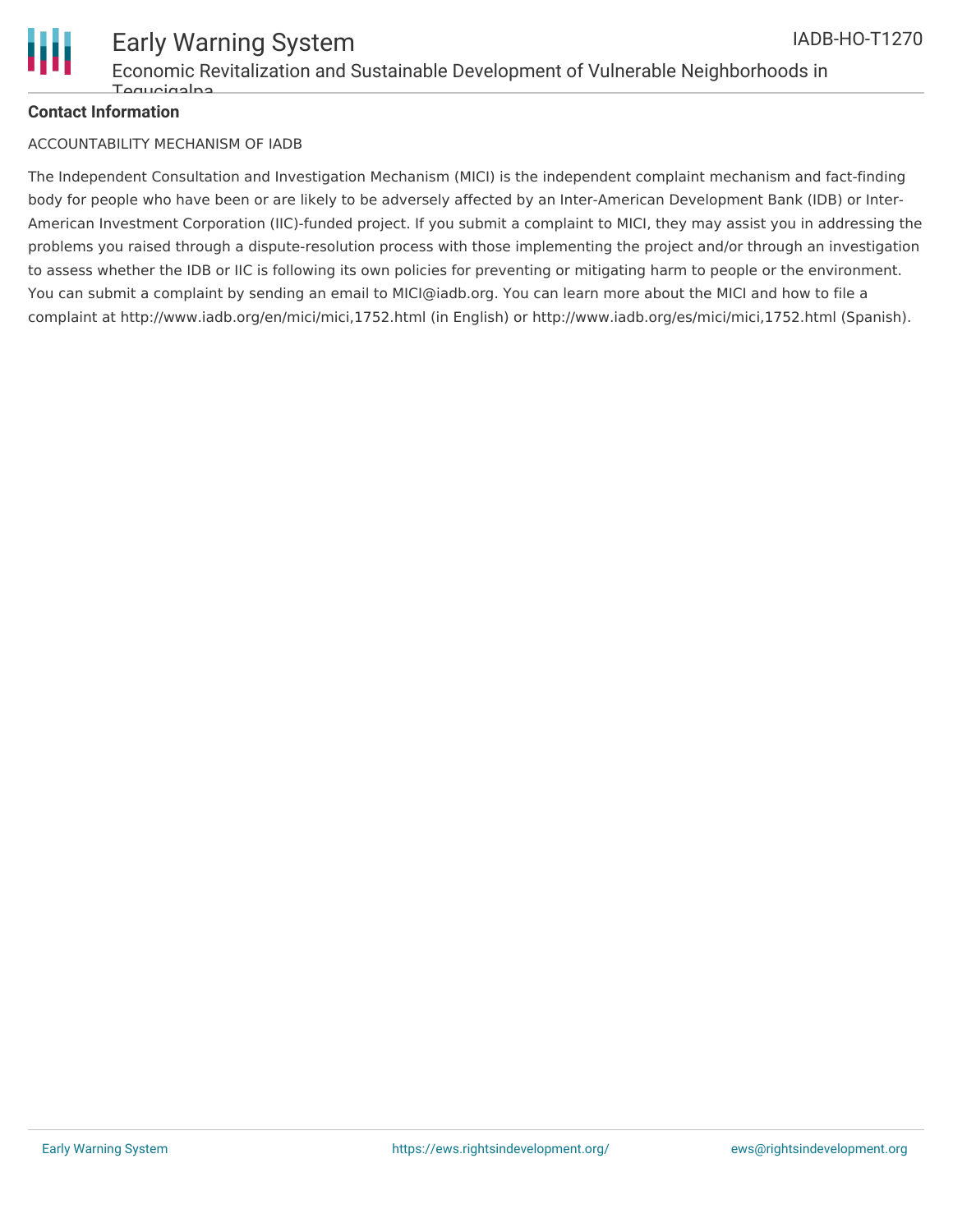

## Early Warning System

Economic Revitalization and Sustainable Development of Vulnerable Neighborhoods in Tegucias Ing

#### **Bank Documents**

- Abstracto CT [Revitalización](https://www.iadb.org/Document.cfm?id=EZSHARE-1044966895-13) económica y desarrollo sostenible de barrios vulnerables de Tegucigalp
- Revitalizacion Economica y Desarrollo de Barrios Vulnerables de Tegucigalpa [HO-T1270.pdf](https://www.iadb.org/Document.cfm?id=EZSHARE-1044966895-18)